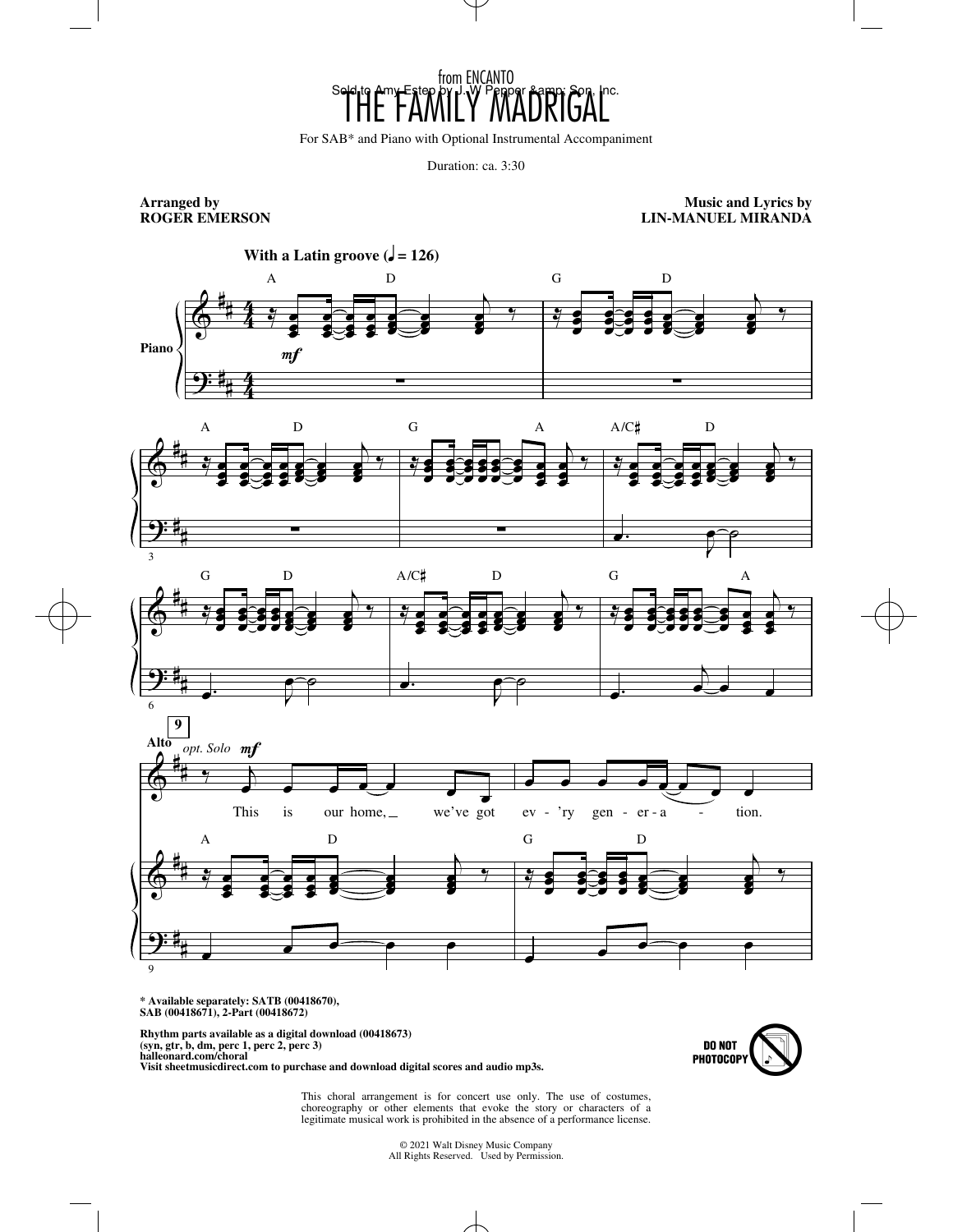



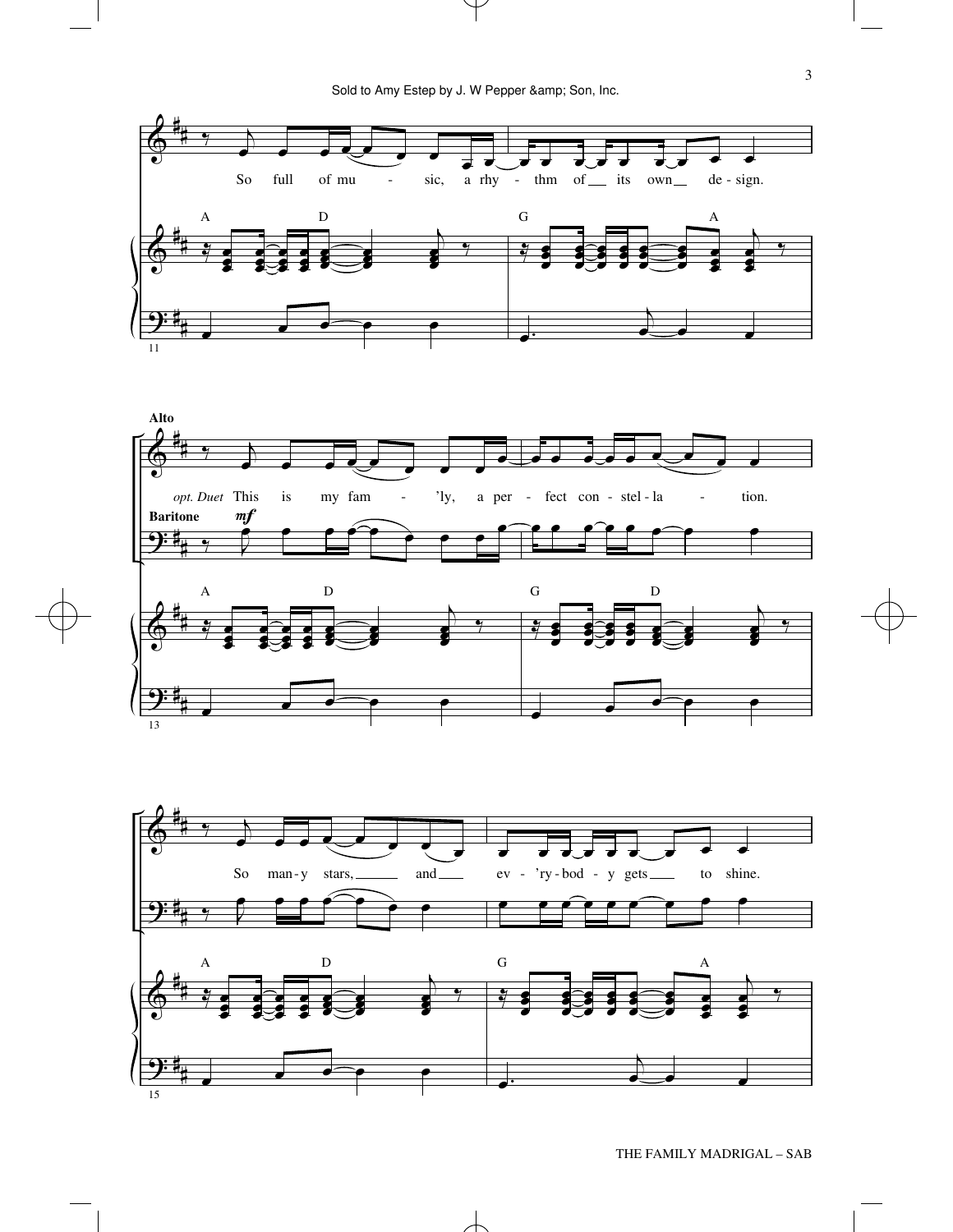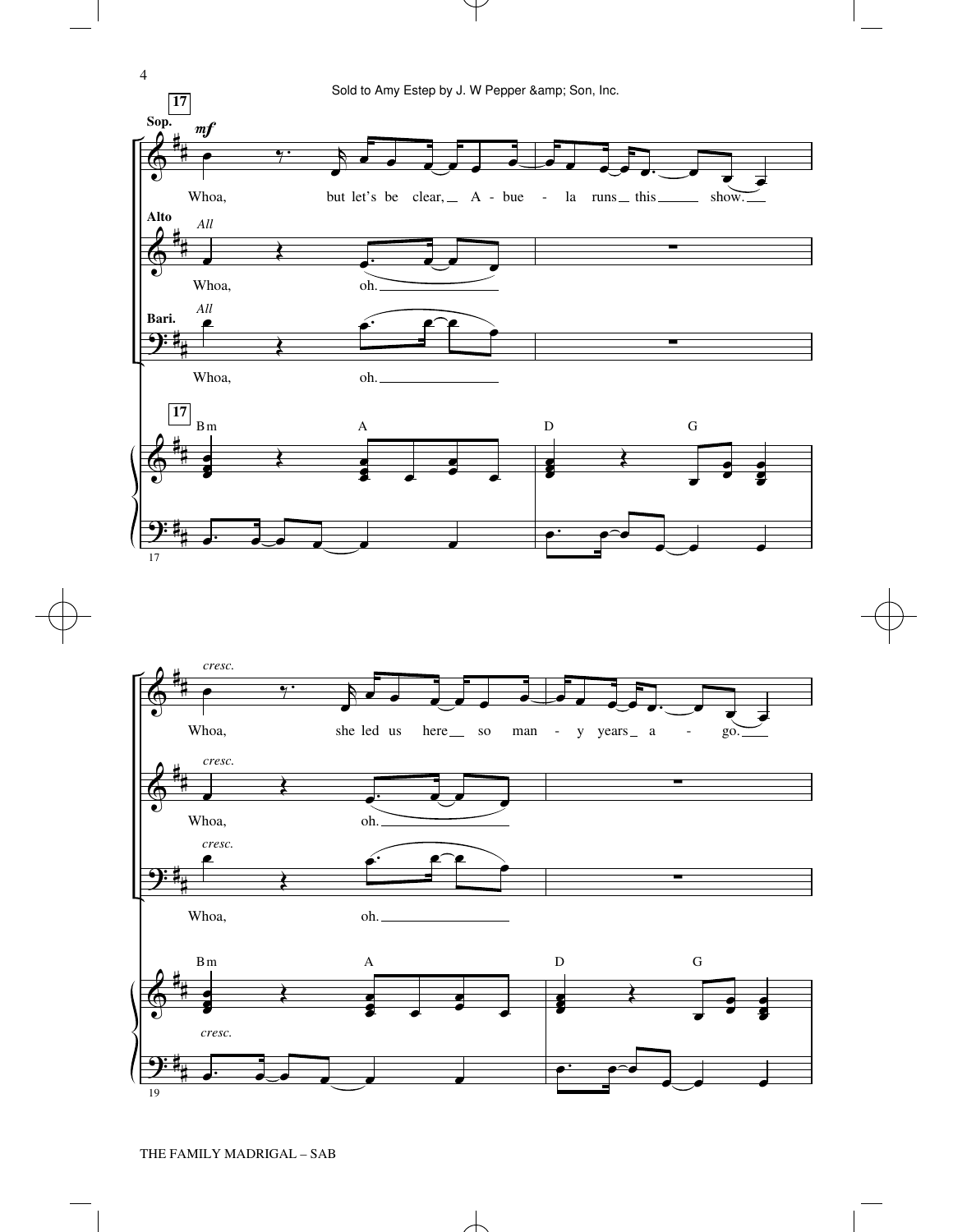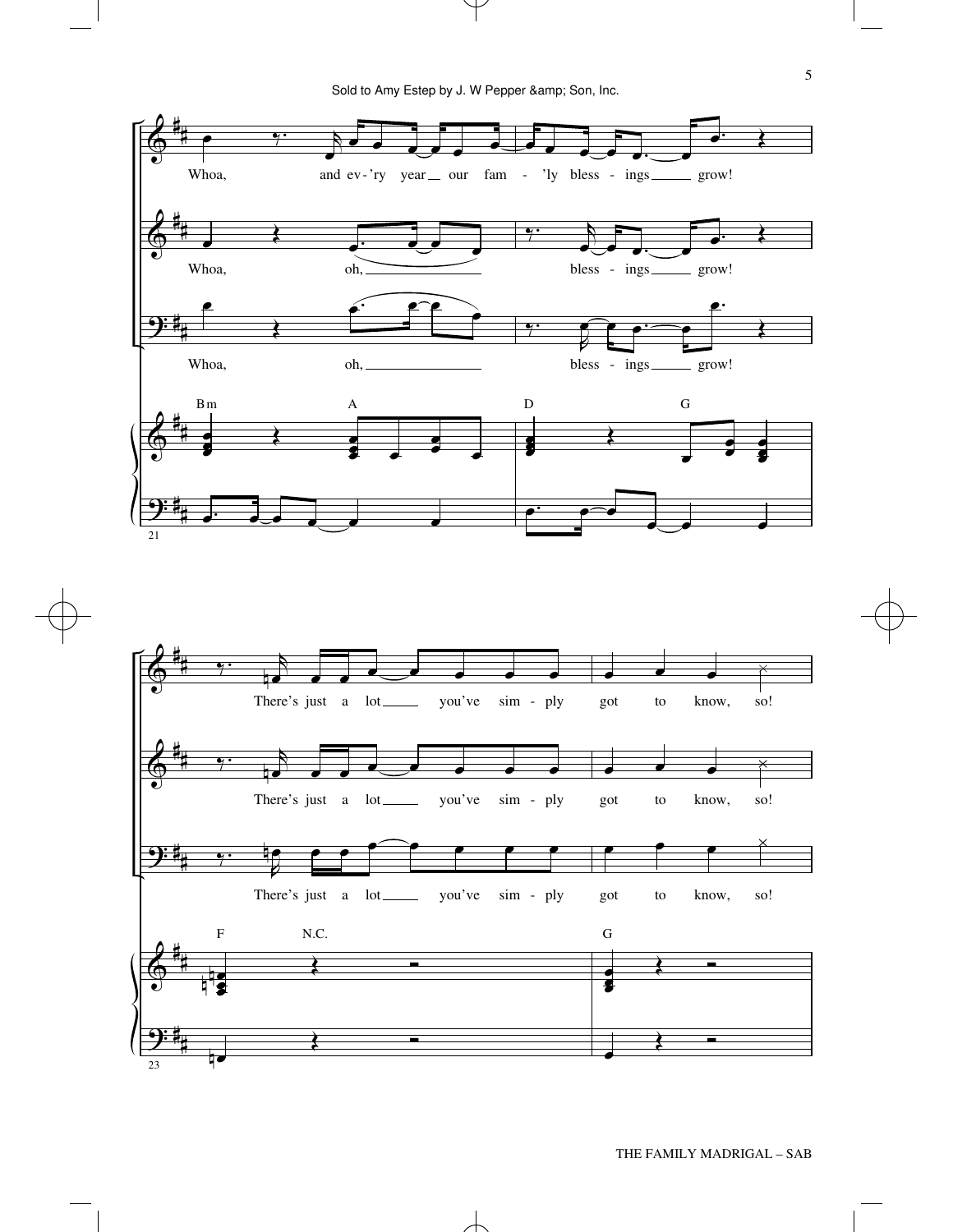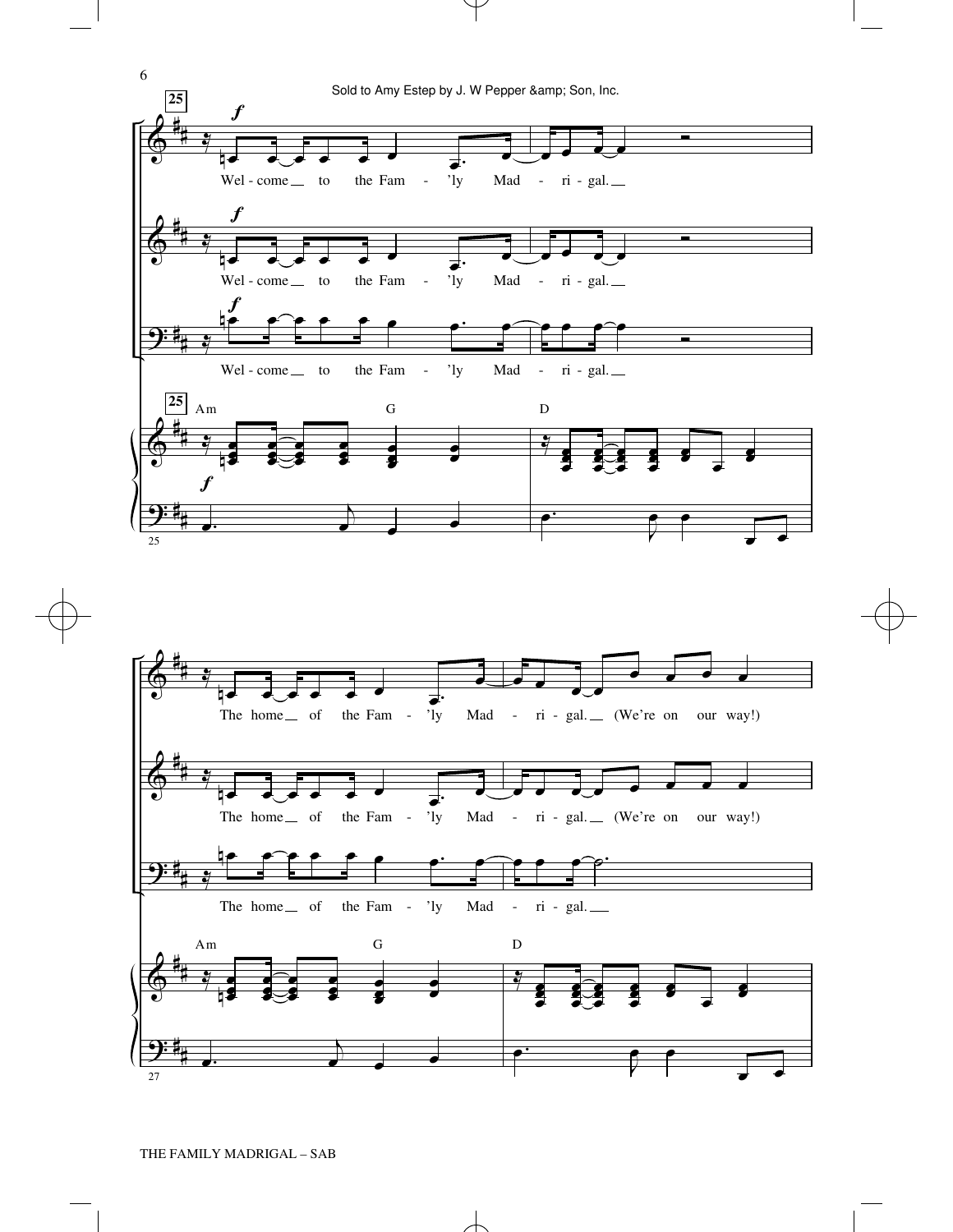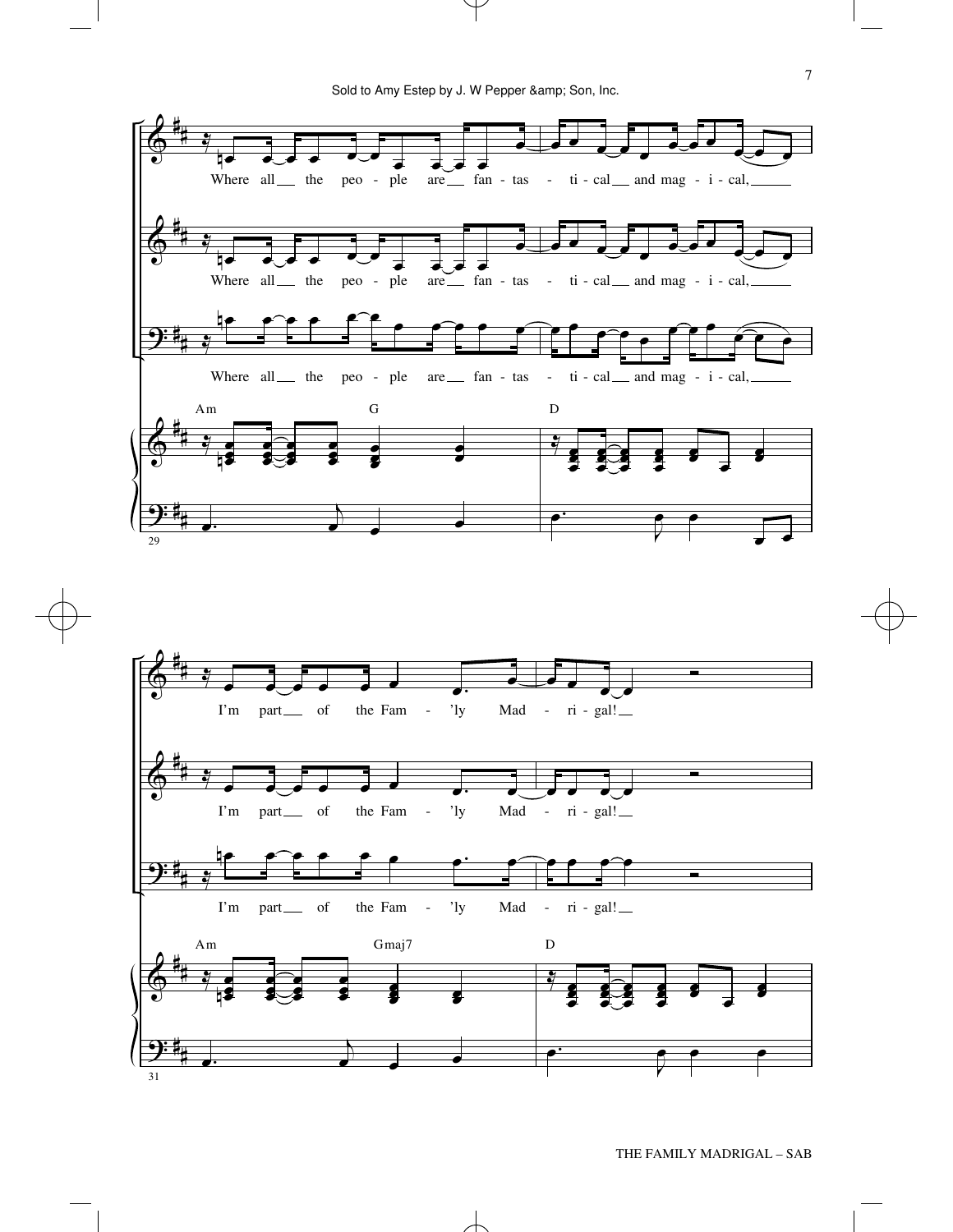

THE FAMILY MADRIGAL – SAB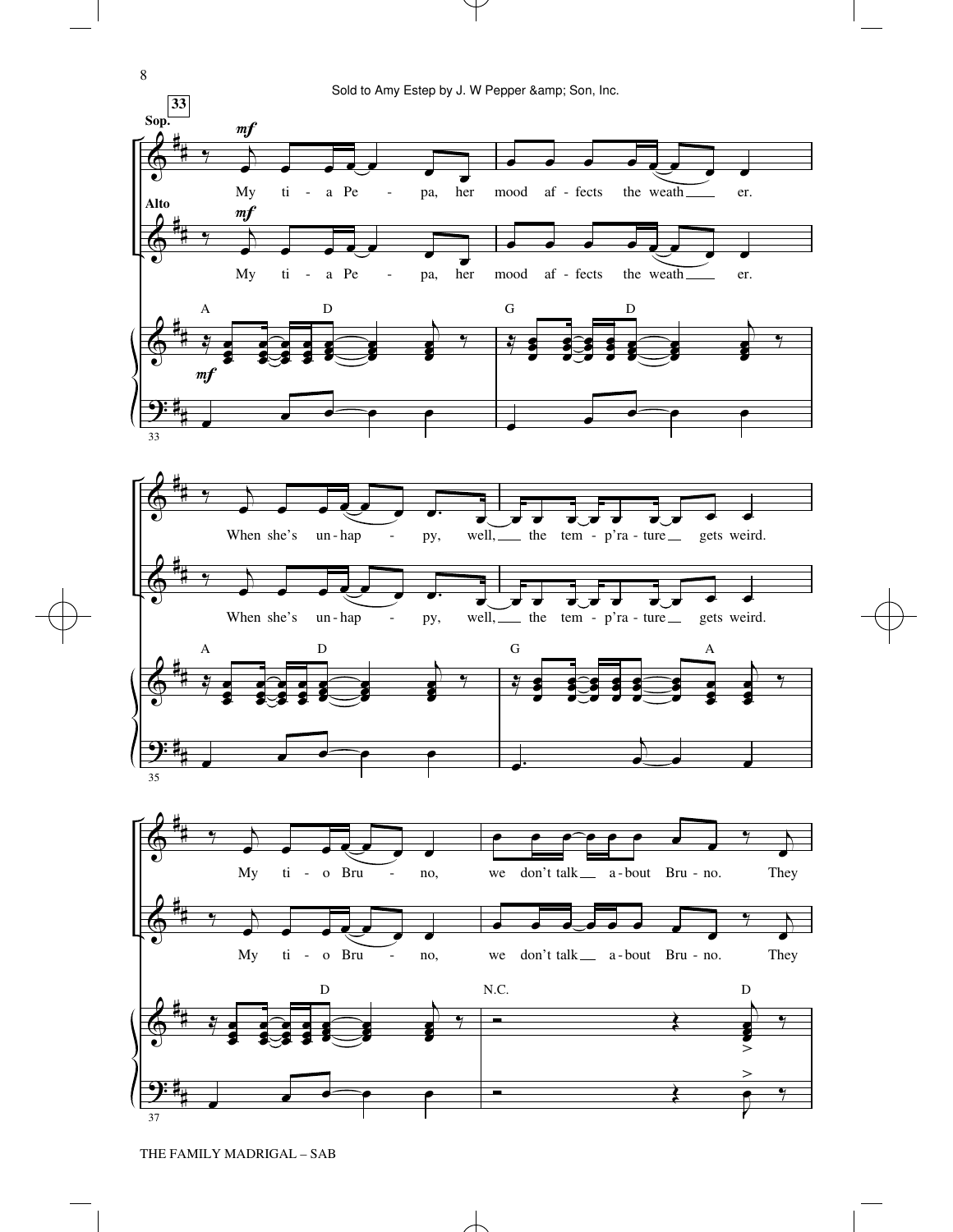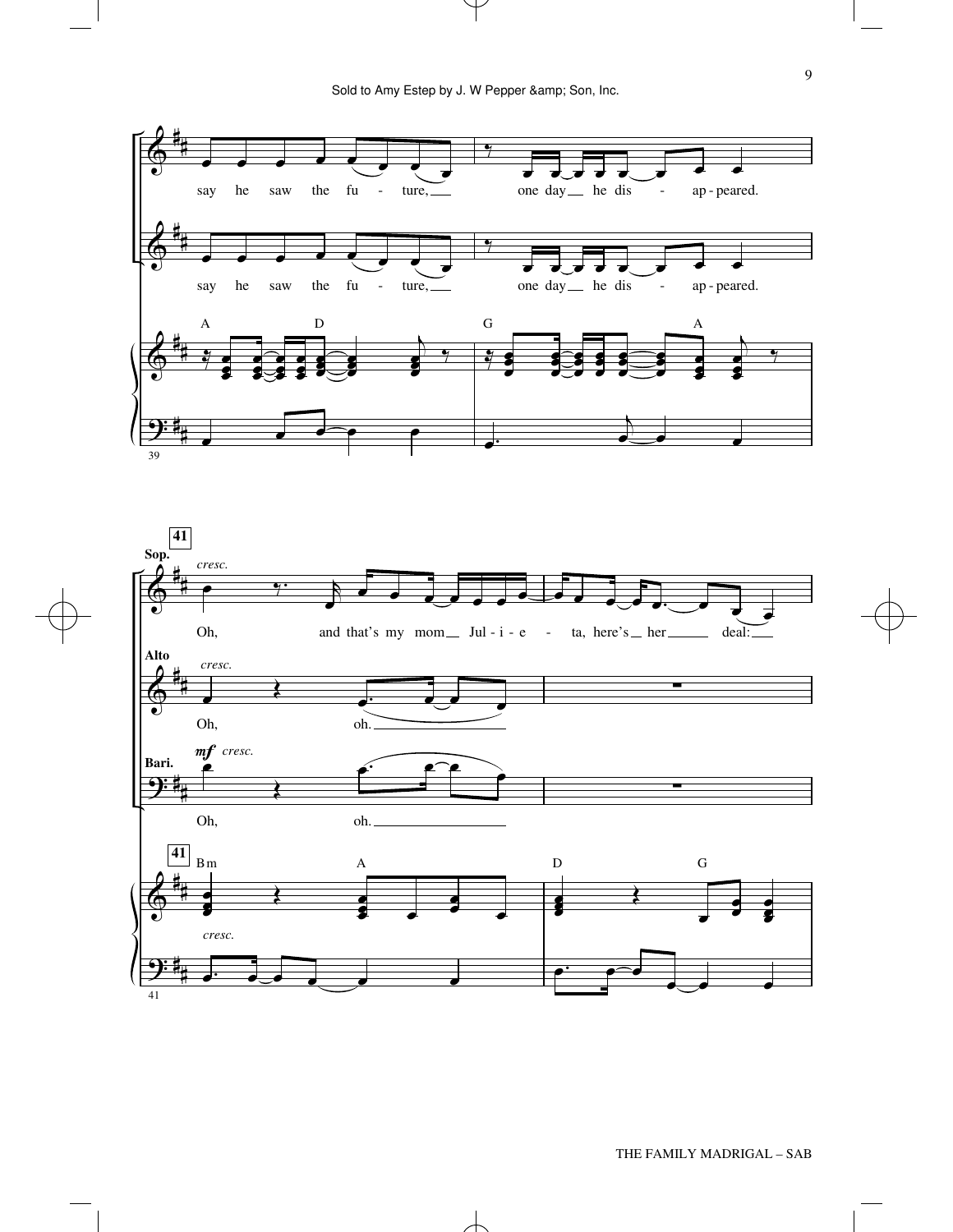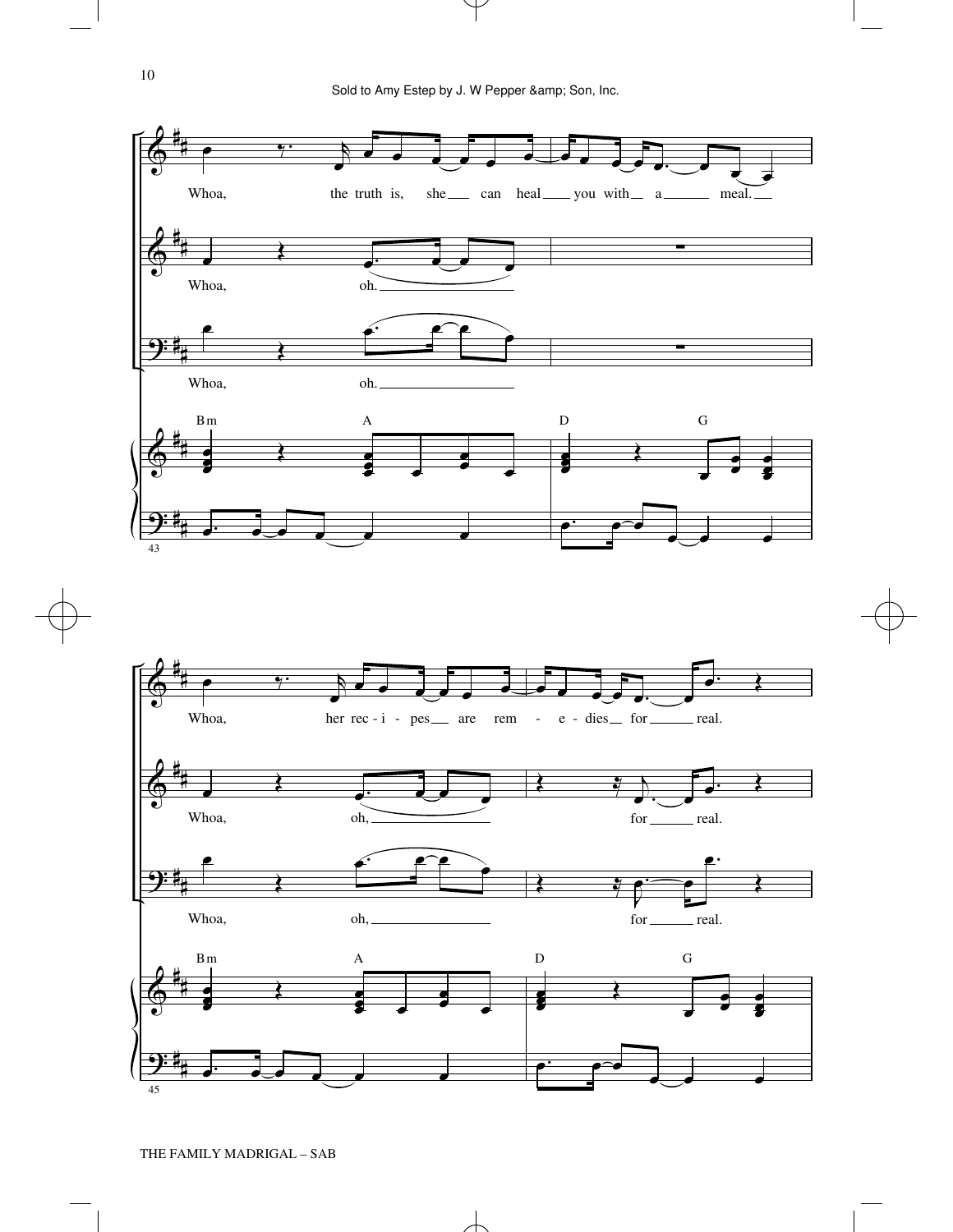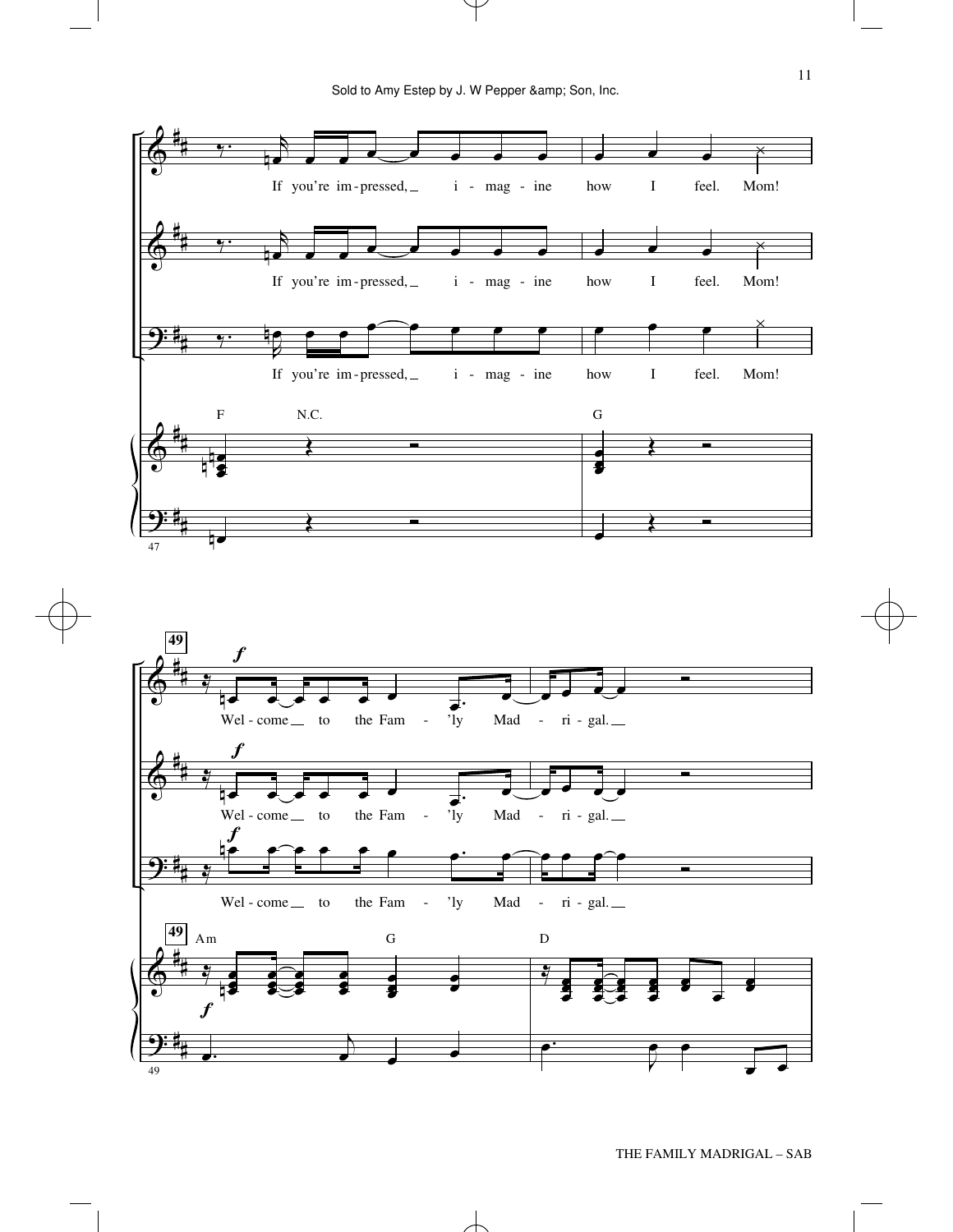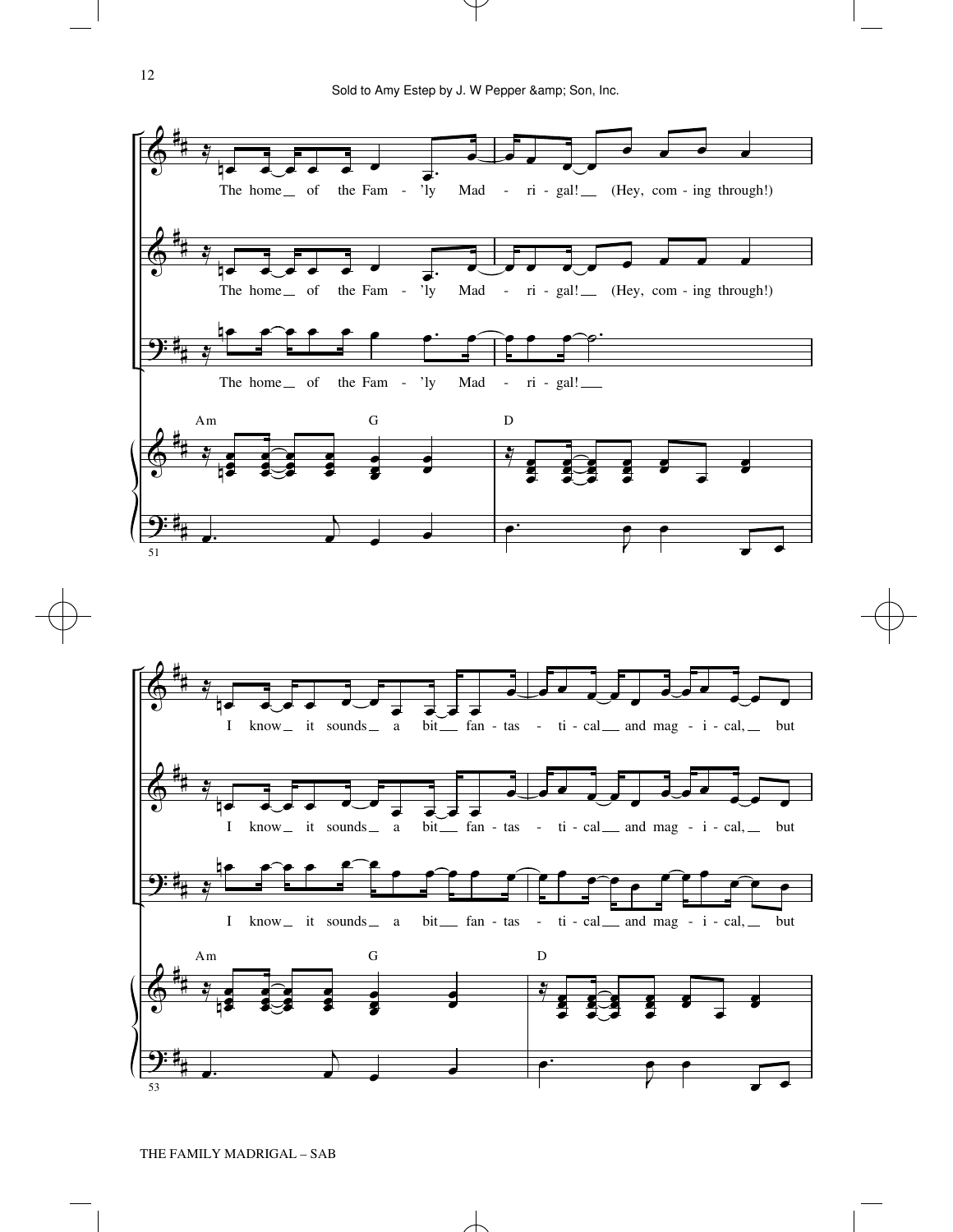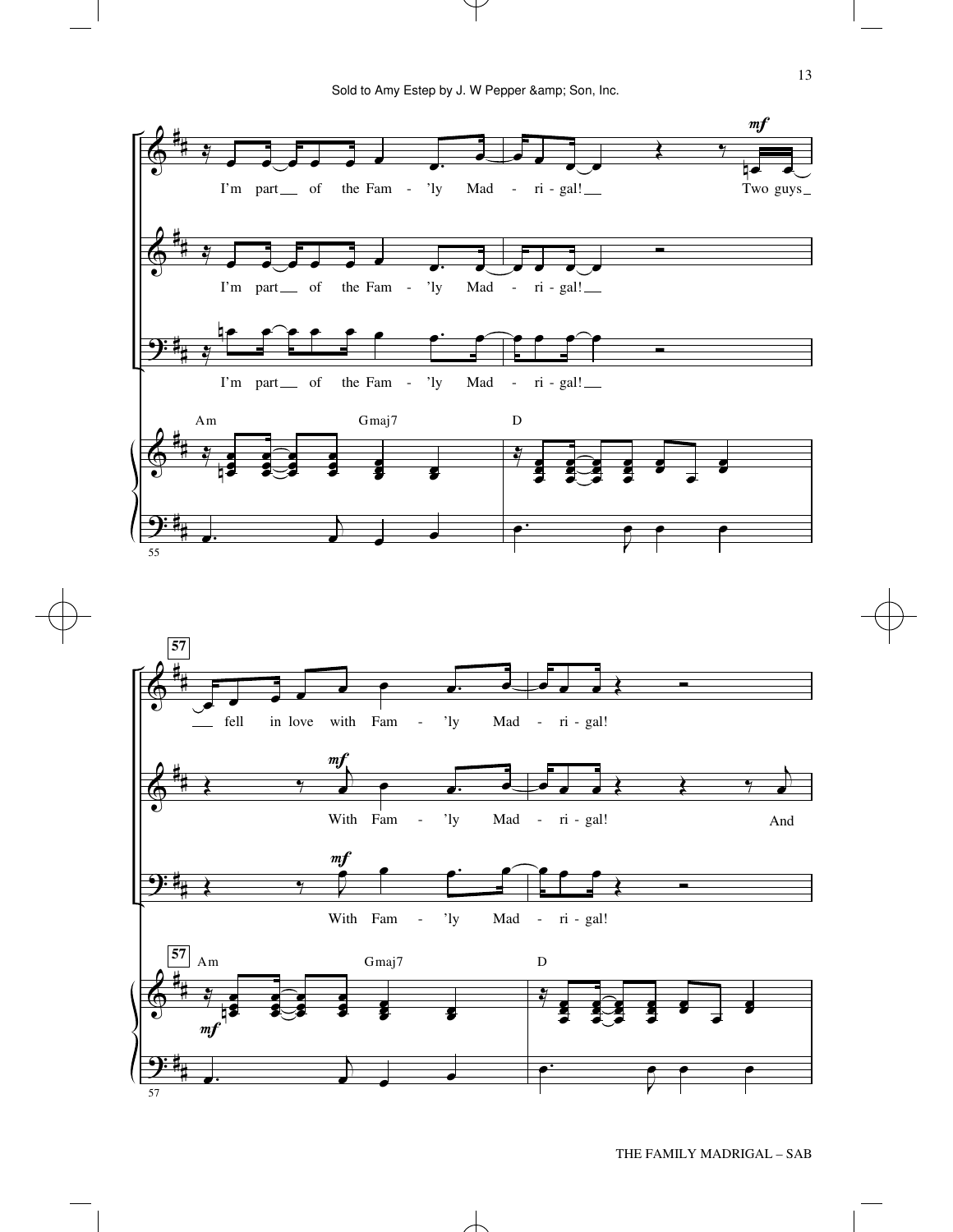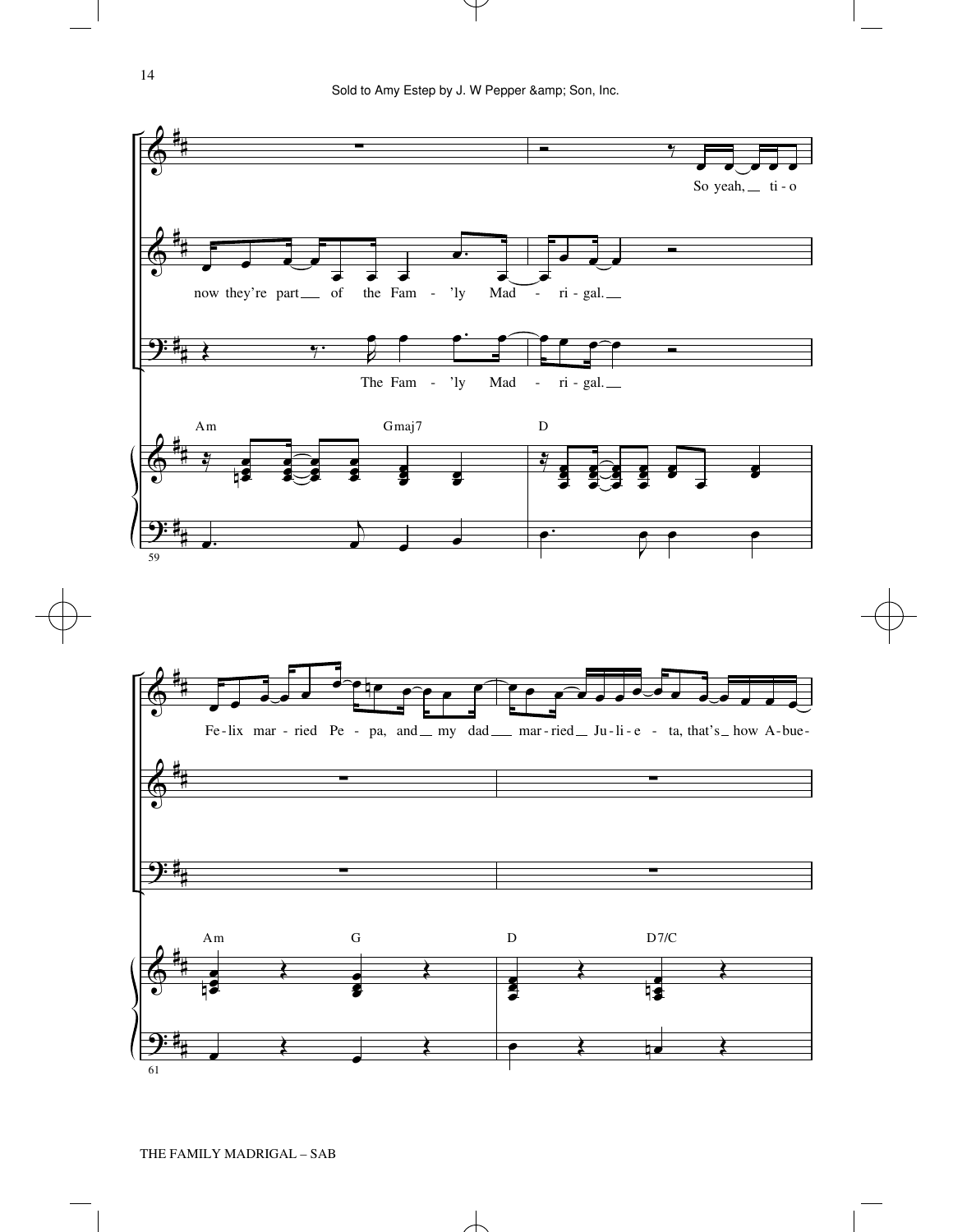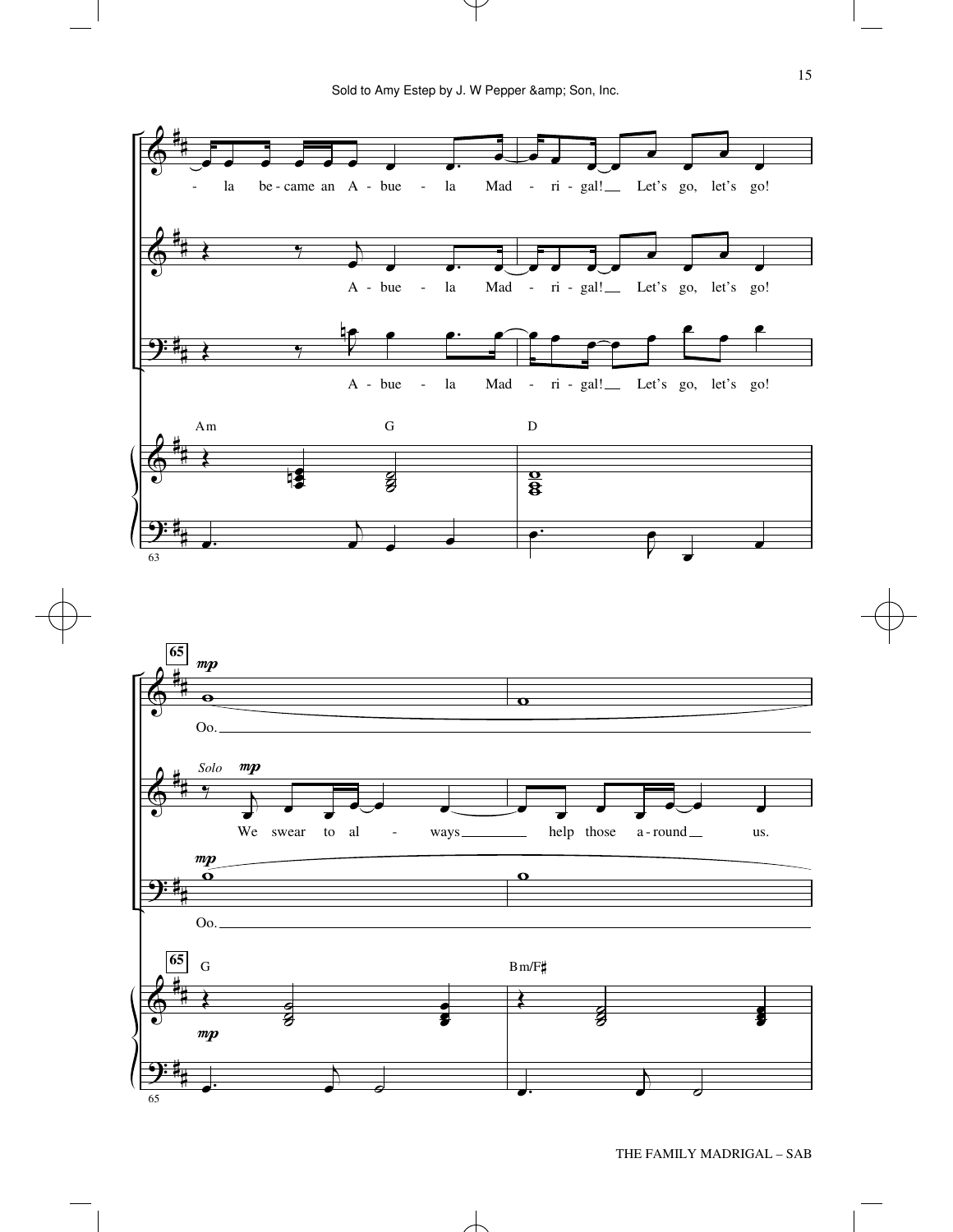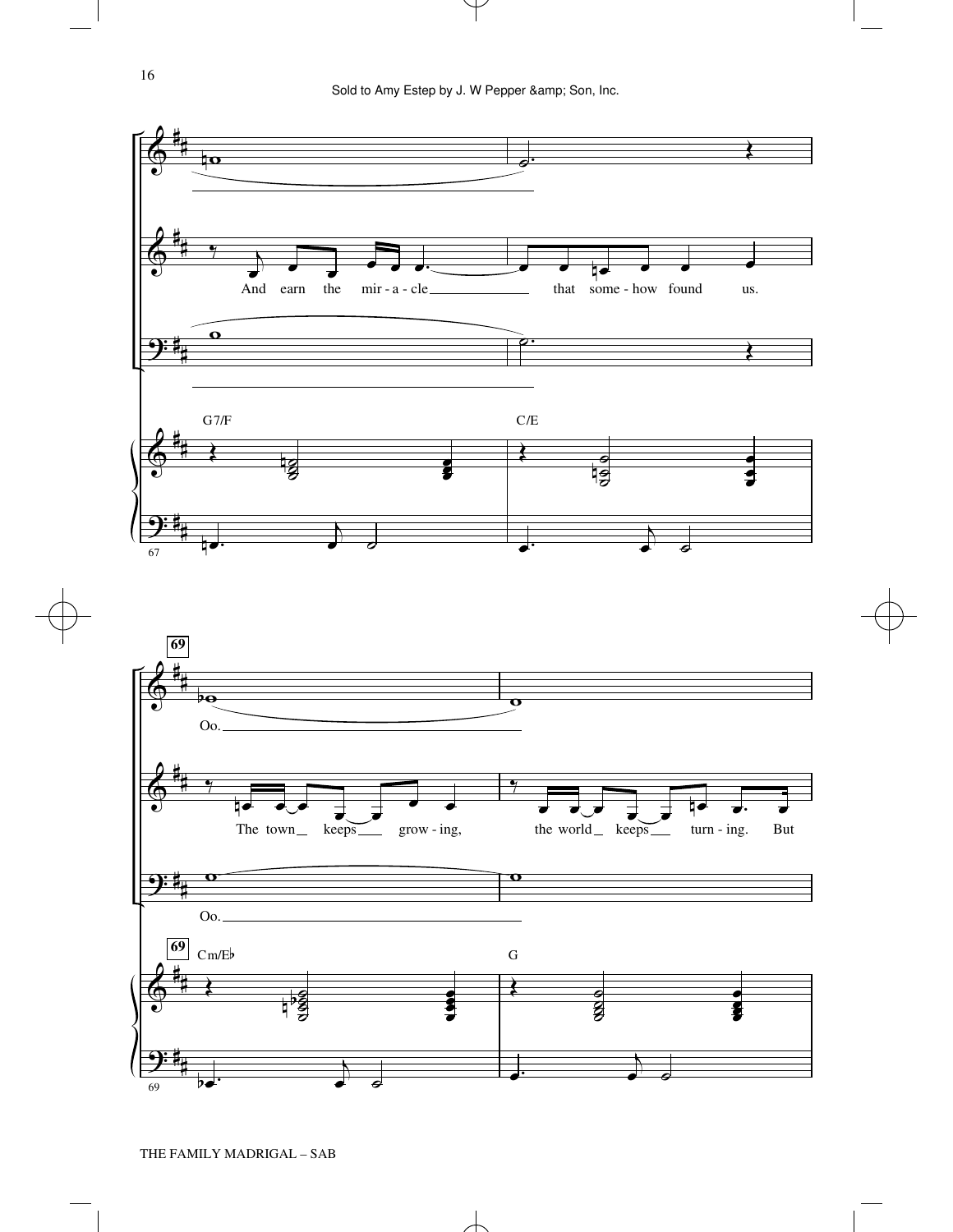

17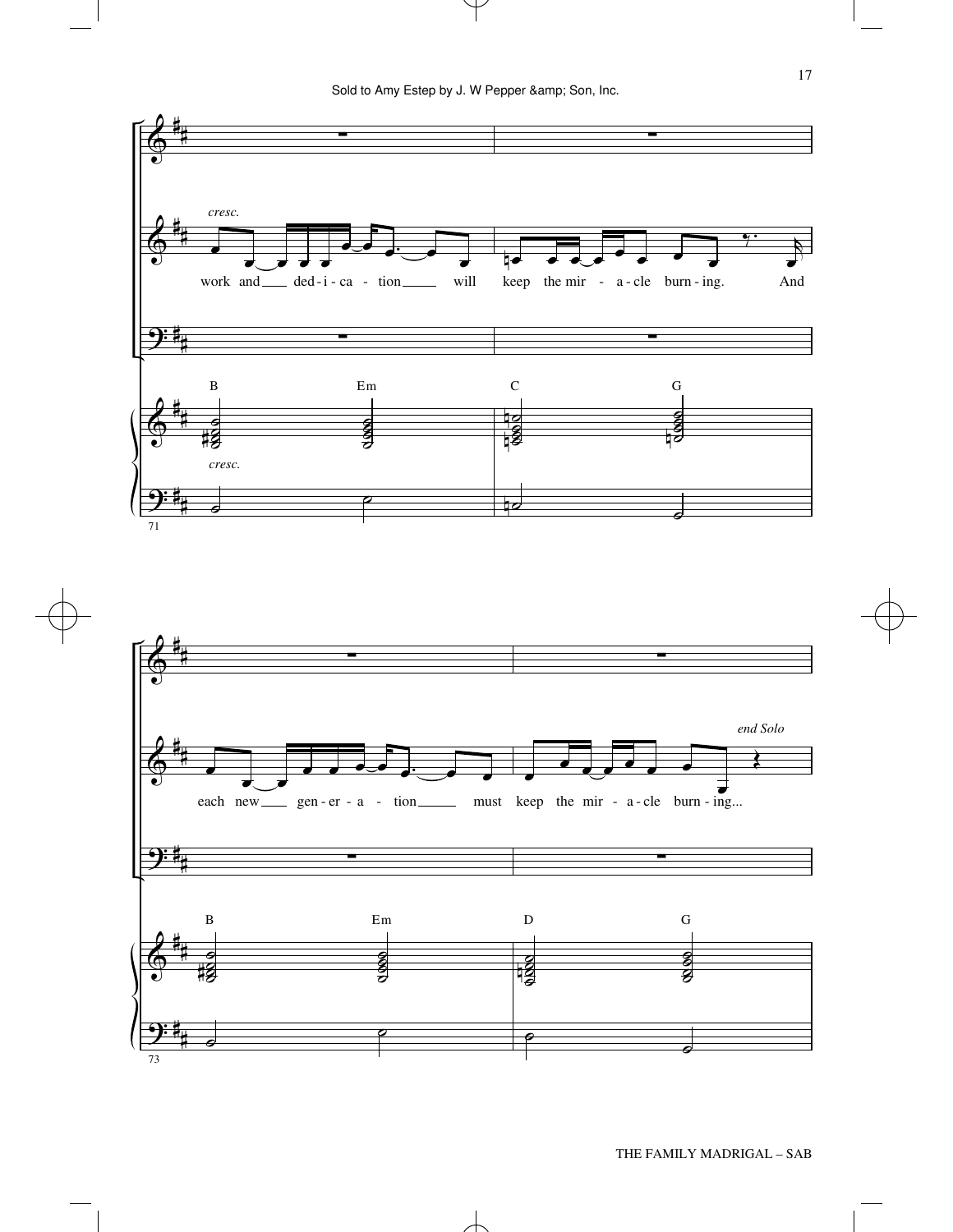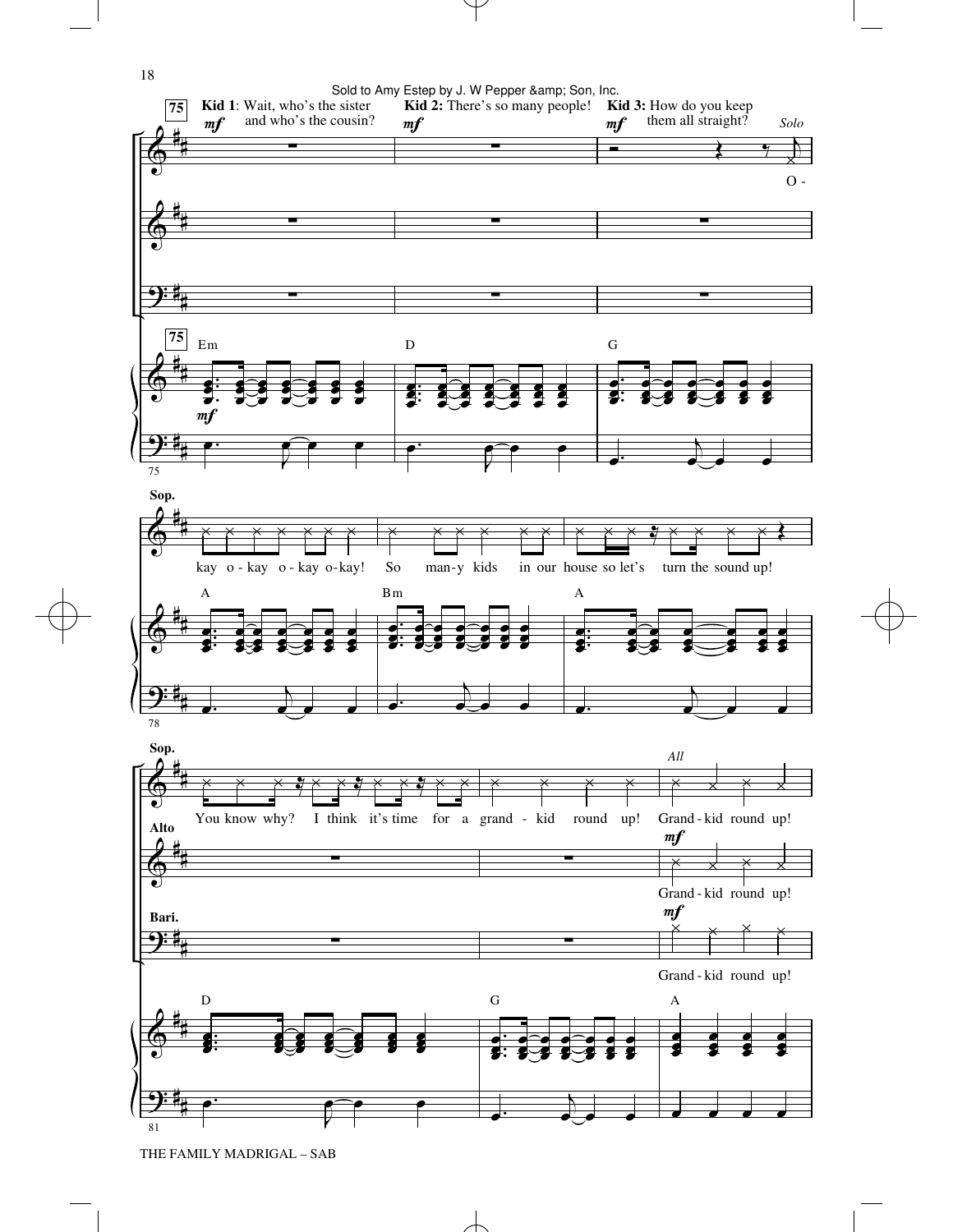



19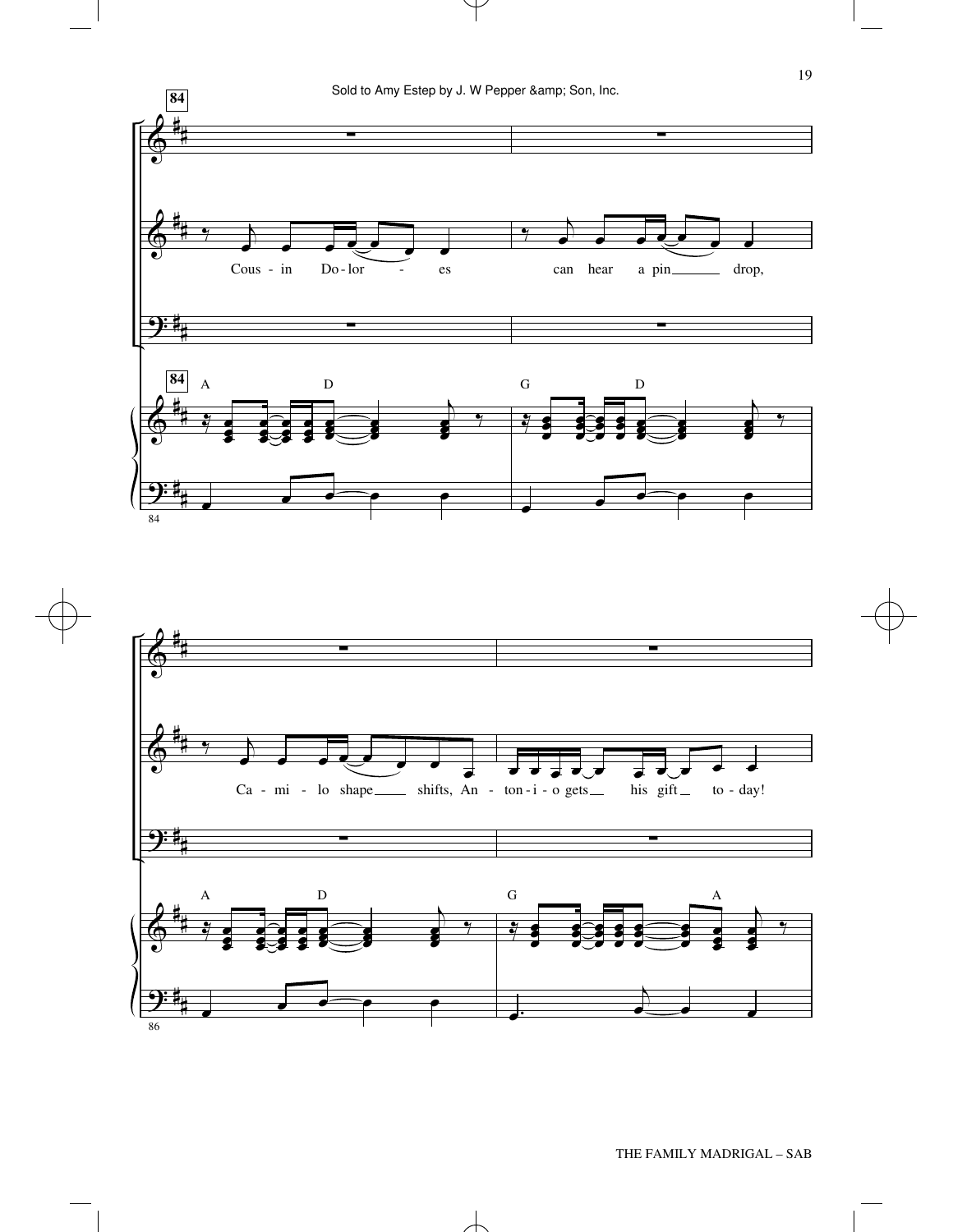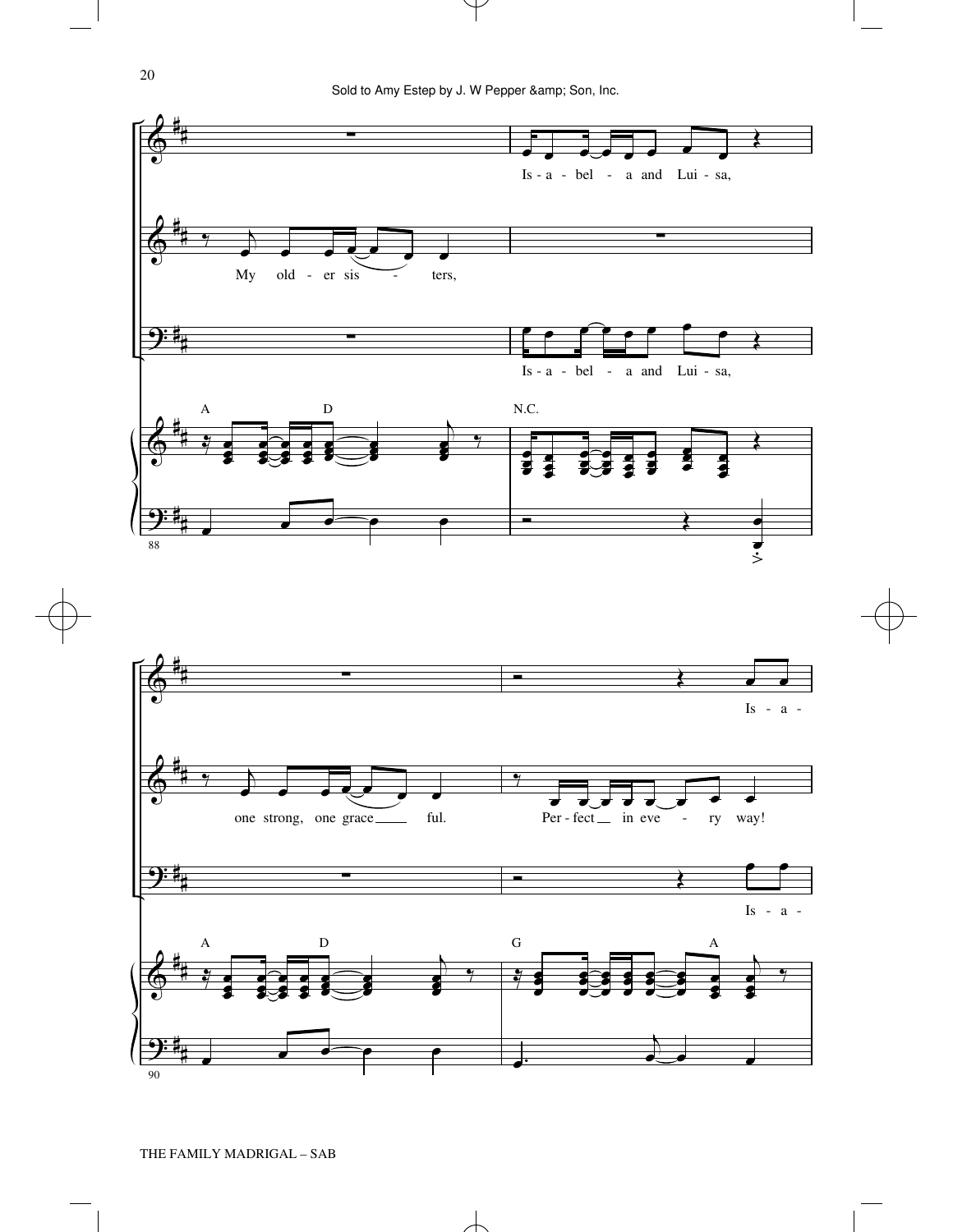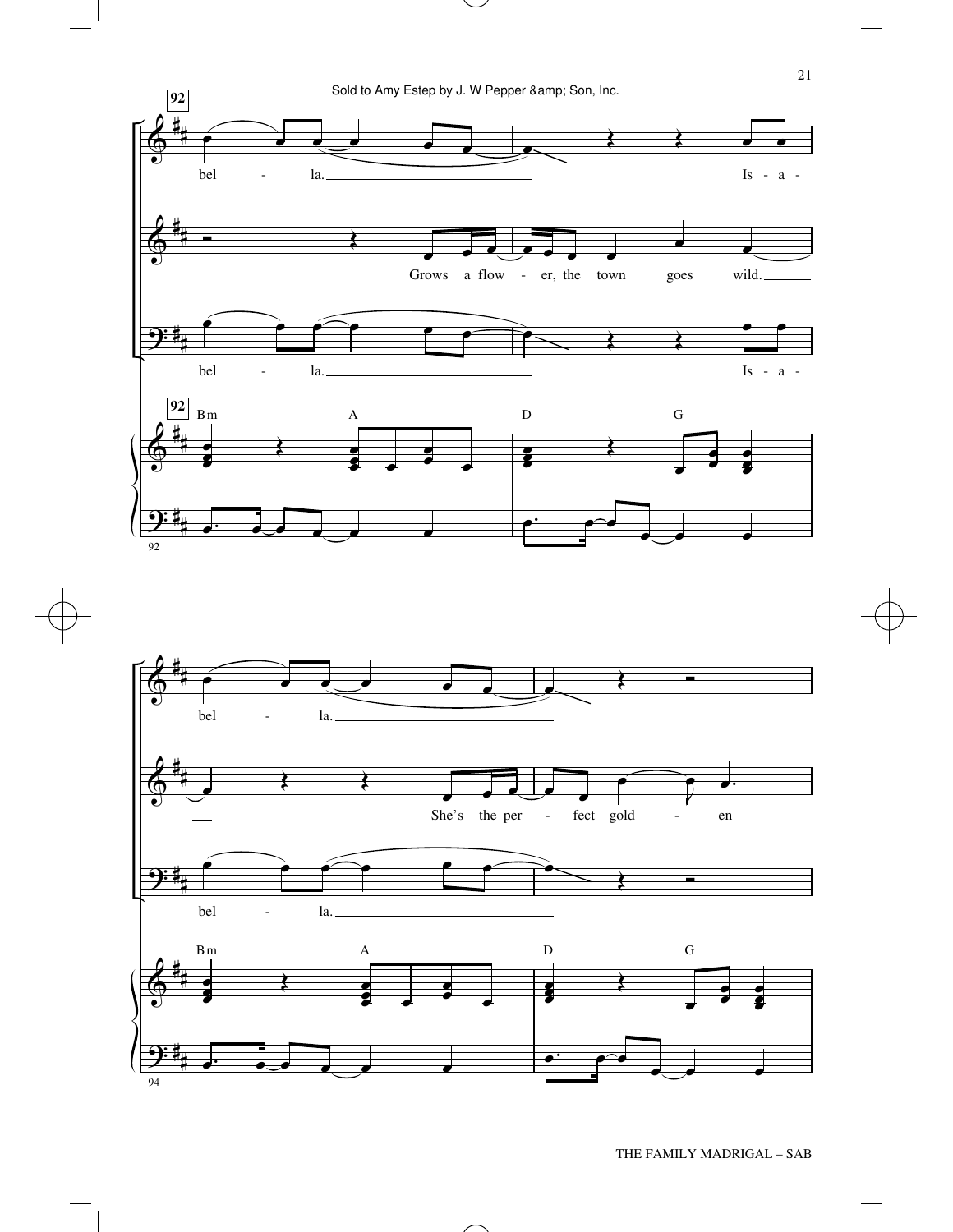





22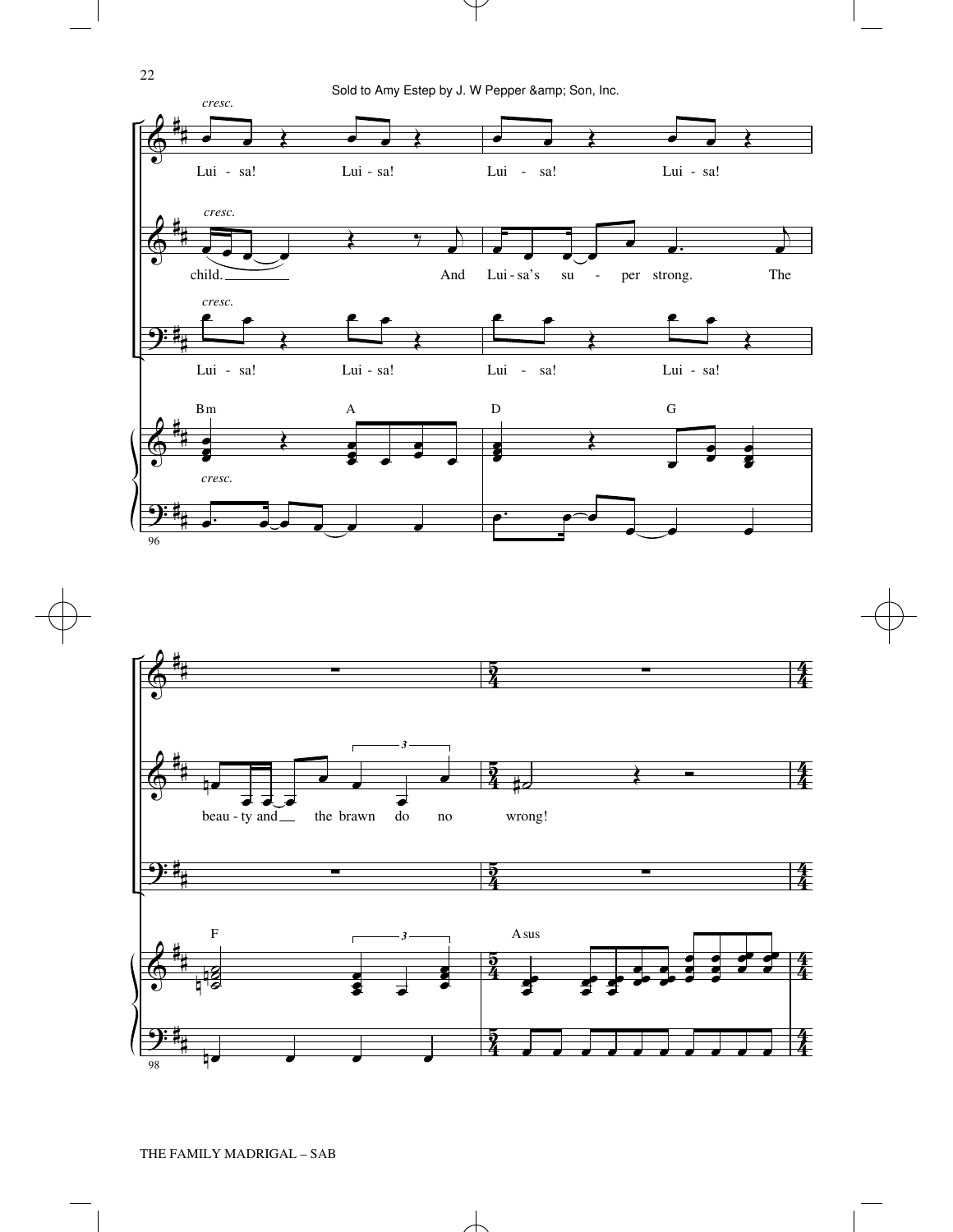